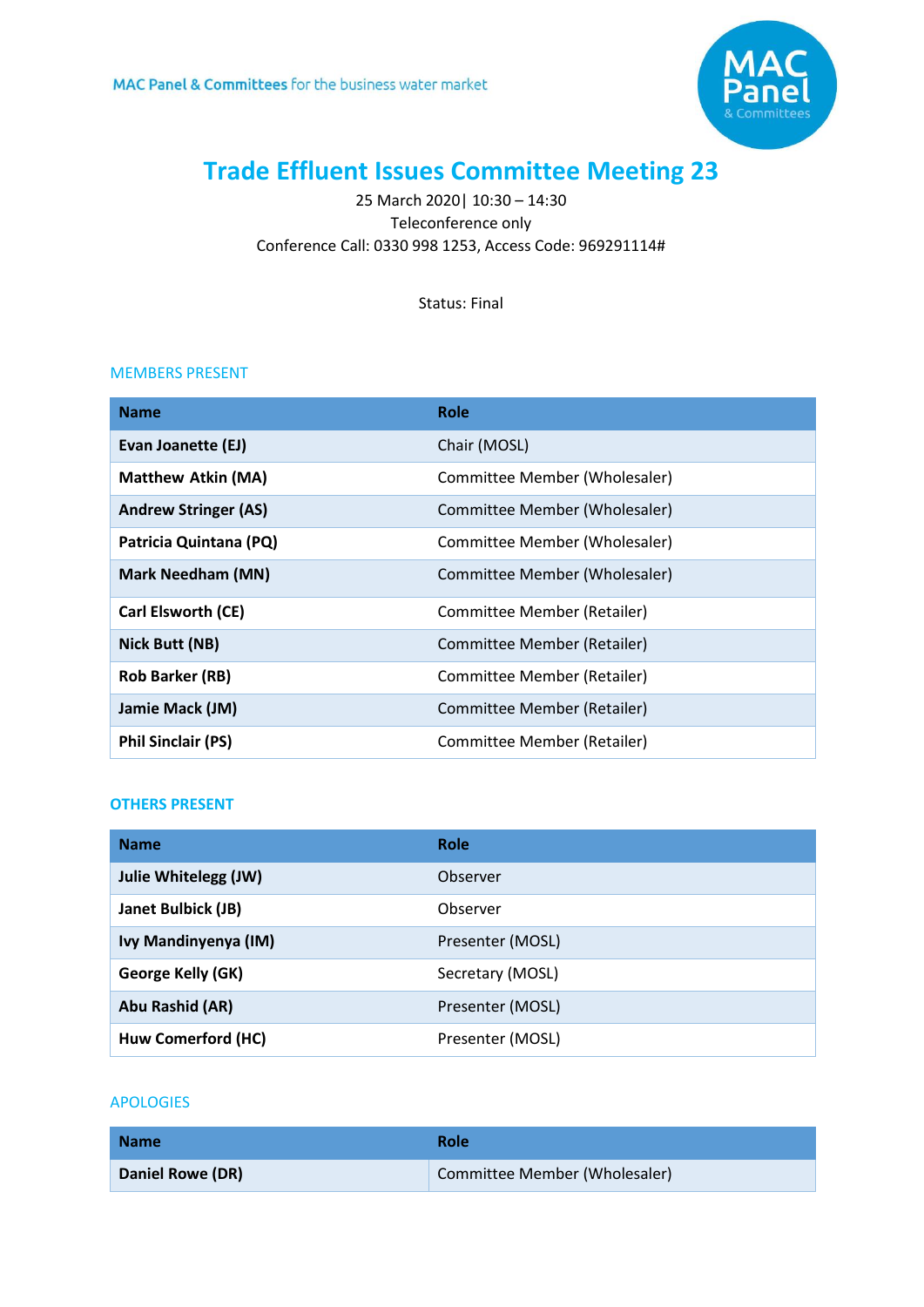

# 1.Welcome and Introductions

# **PUPRPOSE: FOR INFORMATION**

- <span id="page-1-0"></span>1.1 The Chair welcomed members to the Trade Effluent Issues Committee (TEIC) 23 Meeting.
- 1.2 The Committee noted apologies for members not present.
- 1.3 The Committee noted the agenda for the meeting.

# 2.[Minutes and Outstanding Actions](#page-1-0)

# **PURPOSE: FOR DECISION ACTIONS**

- 2.1 The Committee agreed to close the following actions; TEIC21\_07, TEIC21\_08, TEIC21\_09, TEIC22\_02, TEIC22\_03, TEIC22\_04, TEIC22\_05, TEIC22\_06, TEIC22\_07, TEIC22\_10, TEIC22\_11, TEIC22\_12, TEIC22\_13.
- 2.2 The Committee proposed for the following actions to remain open; TEIC21 02, TEIC22 01, TEIC22\_08, TEIC22\_09. It was determined that TEIC21\_02 was to be moved onto being MOSL owned now (EJ taking ownership), TEIC22\_01 is to remain open to be delayed for a month (See Miscellaneous Guidance [section 5](#page-2-0) below). Actions TEIC22\_08 and TEIC22\_09 remain open and have no changes.
- 2.3 The Committee agreed the minutes from the last meeting with no changes.

# 3.Update on Bilateral Solutions Progress

# **PURPOSE: FOR INFORMATION**

- 3.1 The Chair updated the Committee on the progress of the Bilateral Programme; it was noted that what were a handful of workstreams would be expanded into 10 workstreams but that MOSL would still rely on the advice of the former TEIC members as 'subject matter experts' throughout the programme.
- 3.2 The Chair noted that the 'design' was planned through Autumn 2020, with a 'build' anticipated for spring 2021.
- 3.3 PQ stated that the Bilaterals Request for information had been sent through to her, and she was planning to return to MOSL with trade effluent feedback as soon as possible.
- 3.4 The Committee noted that the MOSL staff resource would be switching from contractor to MOSLbased and therefore there were still some vacancies on the team and we were still looking into filling our requested company secondment positions.
- 3.5 A Committee member asked if the COVID-19 situation would affect the Bilaterals Programme timeframe. The Chair stated that much of the work was done over telecon anyway so no indication yet that there will be an impact on the Bilaterals project timeframe.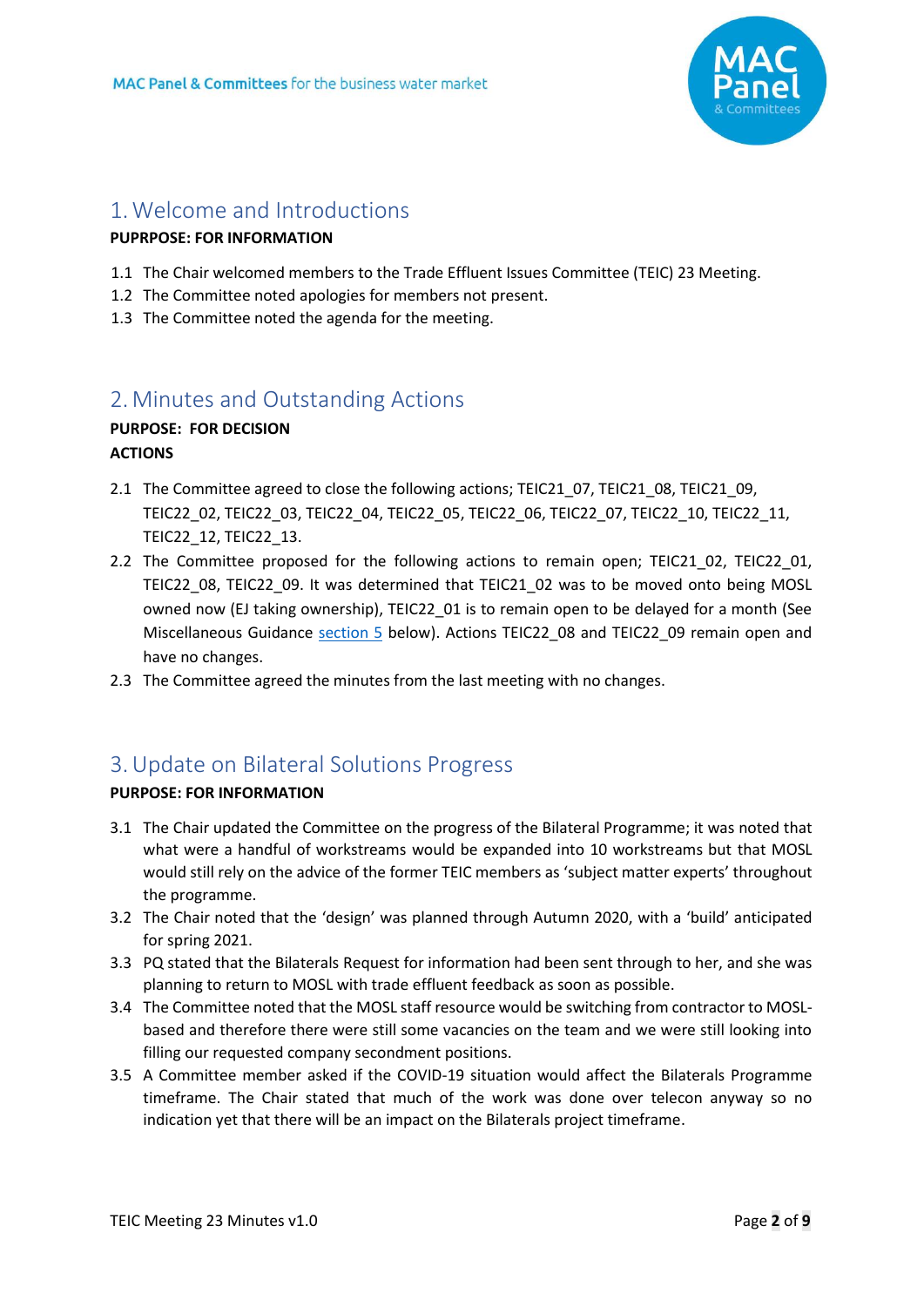

# 4. Use of Calculated Discharges Free Descriptor

### **PURPOSE: FOR INFORMATION**

- 4.1 AR provided an analysis of how the Calculated Discharges Free Descriptor field is used by Trading Parties in the central system.
- 4.2 A Committee Member noted that their incumbent Wholesaler tended to use 'generic' as a descriptor which was not very useful. There is more useful information in the basis of the historic calculation behind that descriptor.
- 4.3 A Member proposed that better guidance in the Miscellaneous Guidance document could help Trading Parties use the descriptor better.
- 4.4 AR clarified this and stated that a retailer would still have to submit a form to achieve the specific calculation used to work out discharge charges.
- 4.5 Committee members noted and agreed that a historic calculations set up would be useful, but wholesalers need to put in other more important information into the Free Descriptor Field.
- 4.6 The Committee discussed that there should be a consistent approach to how volumes are calculated.
- 4.7 It was agreed to investigate as to whether the Calculated Discharges Free Descriptor fields should be included in the Miscellaneous Guidance, to add relevant information to help Retailers, rather than sending out numerous G/01 forms to gain this information.

#### <span id="page-2-1"></span>**ACTION: TEIC23\_01**

- 4.8 A Member noted the difficulties surrounding the enforcement and monitoring as it is a free text box. They proposed that the name of the box may need to be changed to make it clear to what is expected.
- 4.9 The Presenter noted that this would be a CMOS change. They stated that it would be useful to get an idea of the cost of this process before moving forward with this suggestion. The Presenter stated that use of the Text Comment Field will be monitored by MOSL in the 4-5 months following the publishing of the TEIC miscellaneous guidance, with a view to provide useful feedback to TEIC members.

# <span id="page-2-2"></span>**ACTION: TEIC23\_02**

# <span id="page-2-0"></span>5. Miscellaneous Guidance Signoff

# **PURPOSE: FOR DECISION**

- 5.1 The Committee agreed that Section 4 of the Miscellaneous Guidance was now complete.
- 5.2 The presenter (AR) proposed three options on how to move forward regarding section 5;
- a) Remove section 5 and now issue Miscellaneous Guidance as v1.0.
- b) Further collaborative work to complete section 5 before publishing.
- c) Further collaborative work on the free descriptor of Calculated Discharges set up.
- 5.3 The Committee agreed on option (b) and (c). Miscellaneous guidance would be delayed by a further month until the enforcement and free descriptor section is done. MOSL (AR) would take this forward and review with Members at an informal meeting in April.

#### <span id="page-2-3"></span>**ACTION: TEIC23\_03**

5.4 JW and PQ agreed to discuss the relevant changes offline before the next meeting to provide updates on section 5 at the next informal meeting in April.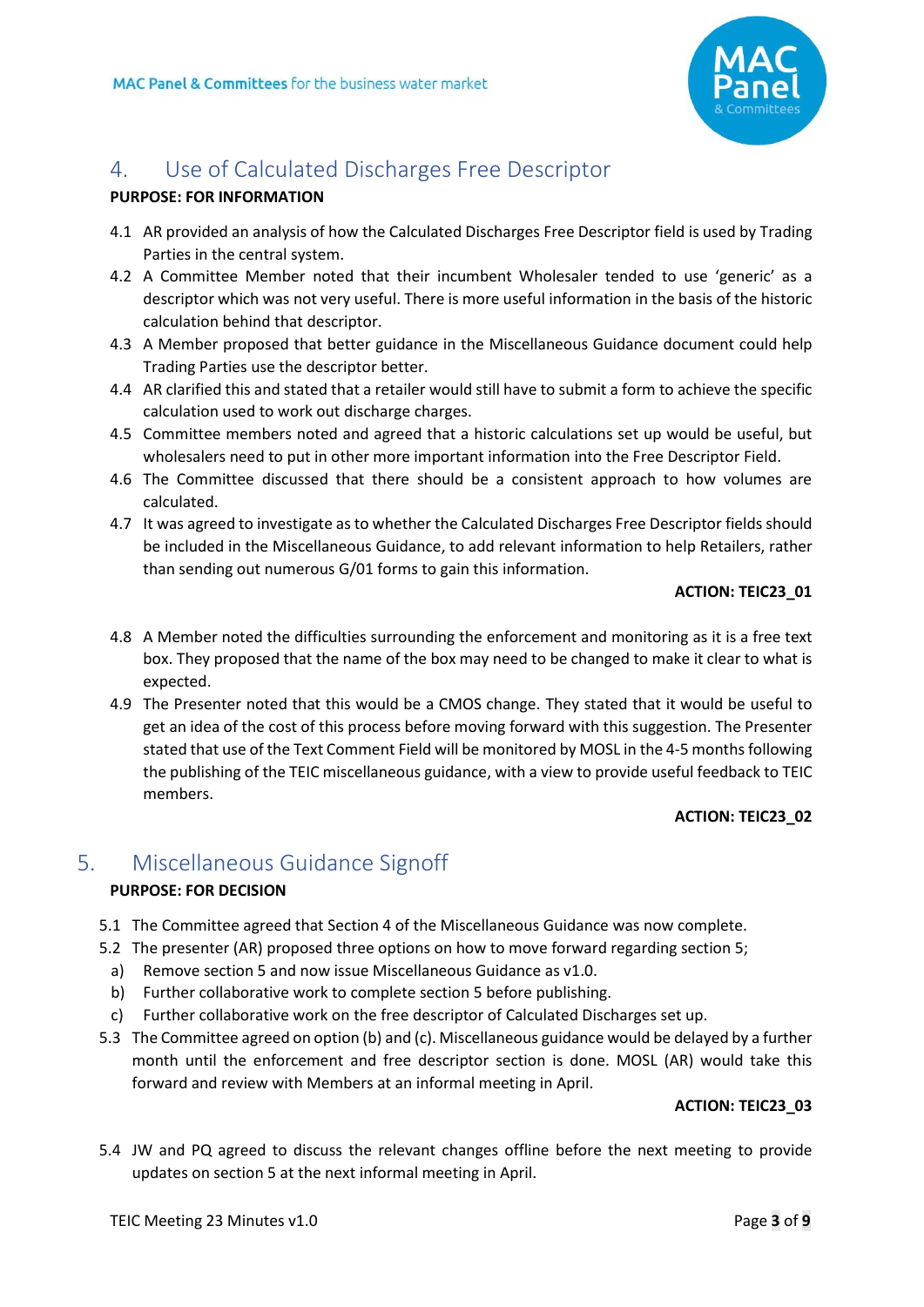<span id="page-3-0"></span>

# 6. SVAM Guidance Signoff

### **PURPOSE: FOR DECISION**

- 6.1. It was questioned whether the use of domestic allowance in CMOS, with regards to it being permissible only against water meters, is reflected in the guidance. This was confirmed by a Committee member.
- 6.2. The Chair asked if anything was needed from TEIC members, but PQ confirmed that this Guidance Signoff was ready to go, and no more information was needed.
- 6.3. The Committee agreed to go forward with the signoff as it stands currently. PQ agreed to finalise and send the sign off to MOSL on the 26 March 2020 in order to go onto the MOSL website as soon as reviewed by EJ.

<span id="page-3-2"></span><span id="page-3-1"></span>**ACTION: TEIC23\_05 ACTION: TEIC23\_06**

# 7. Consultation Review: CPW085

# **PURPOSE: FOR DECISION**

- 7.1. The Committee considered the salient feedback and themes that MOSL received from respondents as part of the CPW085 consultation. The presenter (HC) worked through each point to get the Committee's view on how to address the feedback:
	- 7.1.1. Concerns that CPW085 breaches the Water Industry Act as the contract is between the Wholesaler and Customer; the Committee noted that they were unsure whether the change proposal does breach the WIA as it simply doesn't allow SPID status to change to vacant if there is a DPID attached. It was stated the change proposal allows charges to continue even though the SPID stays vacant. The Committee agreed it could send its feedback to Castle Water before the DRR goes to Panel which might help elucidate further clarity from Castle Water.

# <span id="page-3-3"></span>**ACTION: TEIC23\_07**

- 7.1.2. It was proposed by a respondent to the consultation that a 10 Business day SLA should be added to the G5 process. While the Committee accepted this proposal was interesting, it related to a different process and therefore didn't fall under the scope of this proposal. The Committee recommended that if any Trading Party did have an issue with the SLA for G5, it should be raised as a separate change, citing the consistency argument (assuming CPW085 was approved).
- 7.1.3. One respondent raised there may be valid reasons for a live DPID when a property becomes vacant, for example, a refuse site. The Committee believed that this isn't correct as some party will still be responsible for the site if it is still operating, so charges would still need to be raised against it in this situation.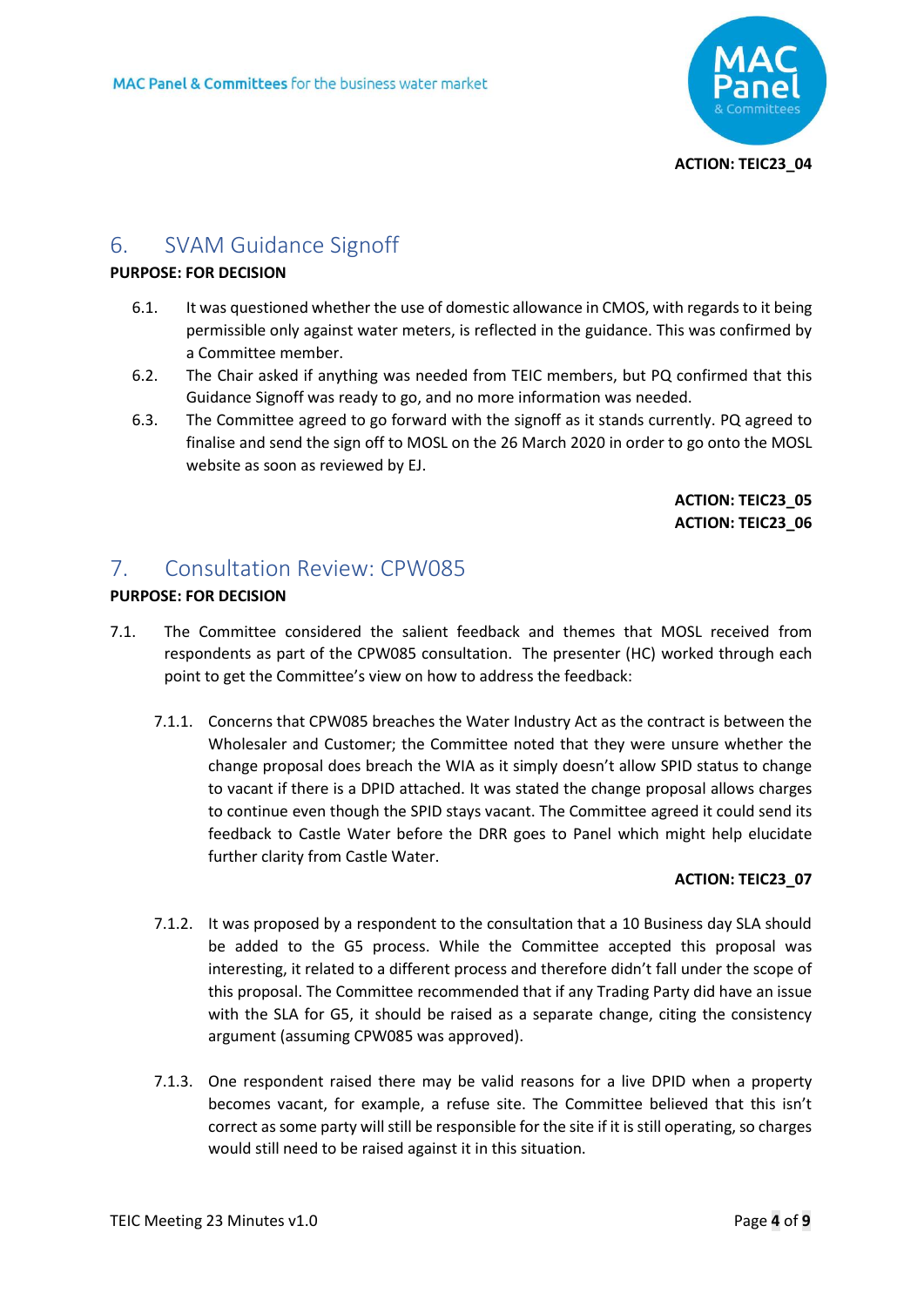

- 7.1.4. No SLA requirement for the DPID to be removed Retailers incur costs as Wholesalers are charging for this service; a member stated that there's market disagreement as to the date when terminations are undertaken and some Wholesalers don't backdate. It was agreed by Committee members that this required further investigation before agreeing a solution, if one is required*.*
- 7.1.5. What happens when there is no one to sign G/06 Termination form; Committee members stated that different closures/terminations/administration/liquidations require different processes. In this regard, the Committee agreed that no change to the current process is required through this change proposal. A Committee Member noted that some Wholesalers do accept unsigned forms in certain situations in this situation, which could be an answer to part of this problem. It was agreed that this current change proposal isn't out to change this aspect of the issues raised. It was agreed that this aspect would require further investigation from the Committee*.*
- 7.1.6. Is there requirement for an error code to be returned by CMOS for a change to vacant status when there is a current TE consent; the Committee noted that an error code would be required, and this would require further investigation from the proposer*.*
- 7.1.7. Confusion about what had to be done within the 10-day SLA; The Committee clarified that the 10-day SLA is a target for work to actually be completed, or to be reported back as to why it cannot be completed. They agreed the solution and the legal drafting will need reviewing to ensure this is reflected correctly.
- 7.1.8. One respondent stated it supported the change proposal if TCORR121 could be used without its functionality being impacted by the validation – either a cleanse activity, or SPID consolidation; the Committee noted that the best move forward was that the SPID should be changed so it is not vacant for the specific period. It was discussed by the committee that a TCORR can be done for this situation. A Committee member stated that there shouldn't be a move of one DPID to another with a vacancy status attached as it potentially wasn't vacant. The Committee agreed there should be a retrospective update on vacancy status on the SPID to avoid the move to the new SPID. The Committee agreed that there is a fix for this issue, but the issue doesn't come up very often and they are very low in number. A comment will be added to the DRR with reference to both concerns.

#### <span id="page-4-0"></span>**ACTION: TECI23\_08**

7.1.9. There was a suggestion to remove proposals 2 and 3 from the solution, so that the Wholesaler can create DPID on vacant SPID to allow retrospective amendments to take place; a Committee member stated that if you allow the creation of a DPID on a vacant SPID this goes against the whole proposal; agreement with this aspect would mean you would not want the change proposal to go ahead. The Committee suggested that there is a fix for this issue; to update a SPID so it is not considered vacant up until the point that creation of the DPID takes place (so the period that the DPID is applied to is no longer vacant).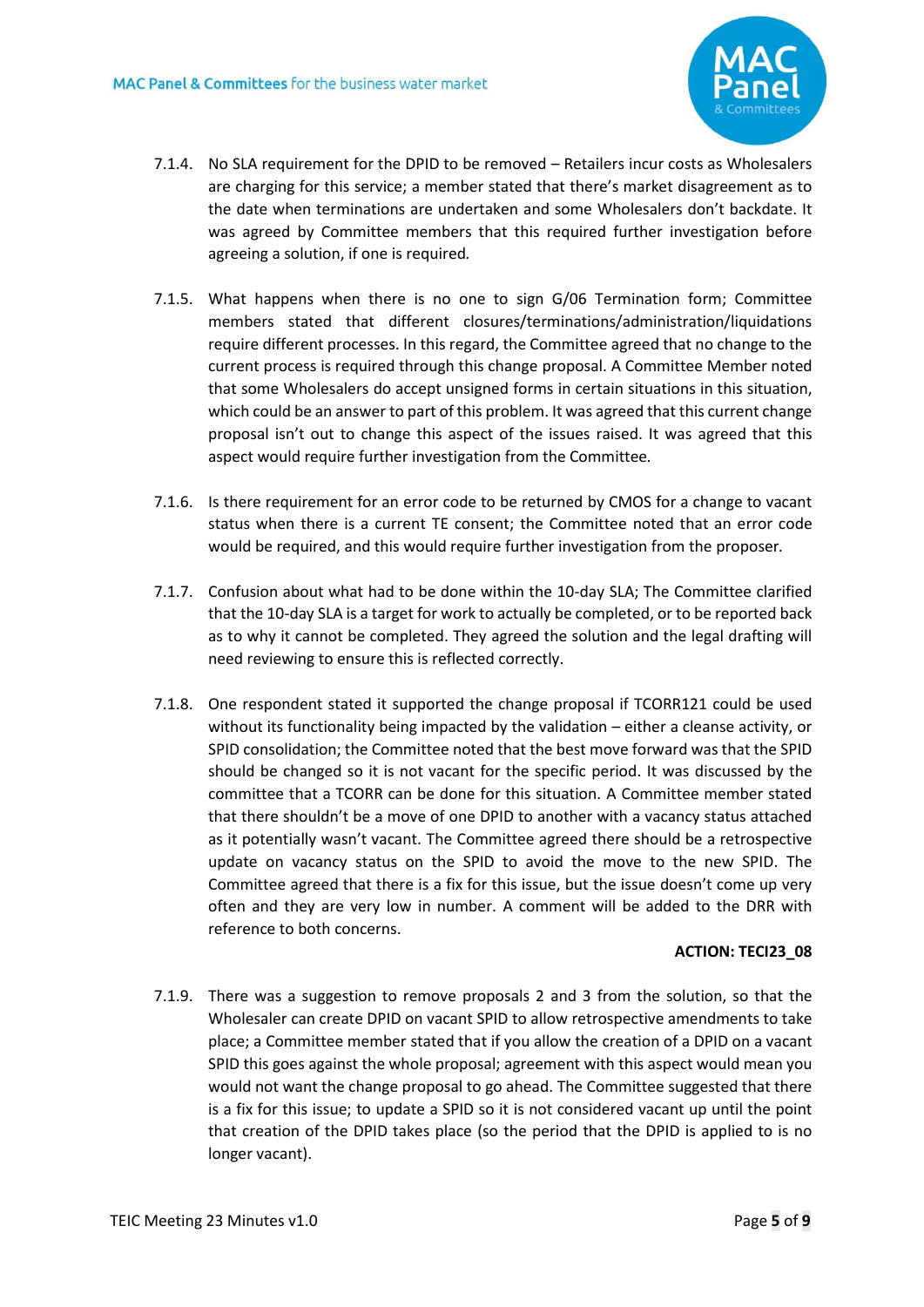

- 7.1.10. A respondent proposed that some of the proposed code drafting was incorrect and that the change should remove '*within 10 BD of the date…of termination request by Retailer.*' The Committee agreed to check the process flow diagram to ensure the right code drafting has been proposed. *This required a solution.*
- 7.1.11. Should Retailers be able to make retrospective amendments in the market data set once the trade effluent consent has been formally ended?; The Committee agreed that Retailers can't change the vacancy status if there is a DPID attached to it, which is the point of the change proposal. Changes could be made if the SPID was outside of a consent period. It was agreed that if the SPID was inside of a vacancy state, there should be no need to change the data anyway.
- 7.1.12. If TE consent is removed upon vacancy, the SLA for a new DPID to be created is 60 BD; The committee stated that this change proposal isn't saying a DPID should be terminated without prior checks given changes to occupancy or legal status; thus, this scenario shouldn't be experienced. The Committee agreed that there is a 60-day lag in these situations which cannot be avoided. The Committee noted there is an inherent conflict within these changes; wholesalers issue the DPID to a legal entity in this lag period, before the DPID is transferred to the new occupier. A Committee Member stated that due to differing opinions between Wholesalers and Retailers, a resolution was unlikely achieved as part of CPW085 and that this should be noted in the DRR.

#### <span id="page-5-0"></span>**ACTION: TEIC23\_09**

- 7.2 The Presenter asked the Committee how best to move forward with this change proposal. The Committee noted that some of these issues raised during this discussion required that it revisit the solution.
- 7.3 The Committee discussed having separate meetings to discuss the solutioning for this change proposal. The Chair asked for a main proposer and another backup individual for this proposal. PQ was named as the proposer for this, and RB offered to volunteer as another point of contact for the solutioning discussed above outside of TEIC. The Committee discussed that continued discussions are required forsolutioning this change going forward outside of TEIC. The Committee agreed that these discussions would have to finish, and solutions determined before June 2020 Panel; therefore, the DRR would have to be signed off by the end of April. PQ stated that she needed AR's support for helping with the Error Codes.

#### <span id="page-5-1"></span>**ACTION: TEIC23\_10**

7.4 It was discussed as to whether the change proposal should go back to consultation. PQ stated that she would discuss with AR post solution redesign to see if any changes were material. If they were, another industry consultation may be advisable.

#### <span id="page-5-2"></span>**ACTION: TEIC23\_11**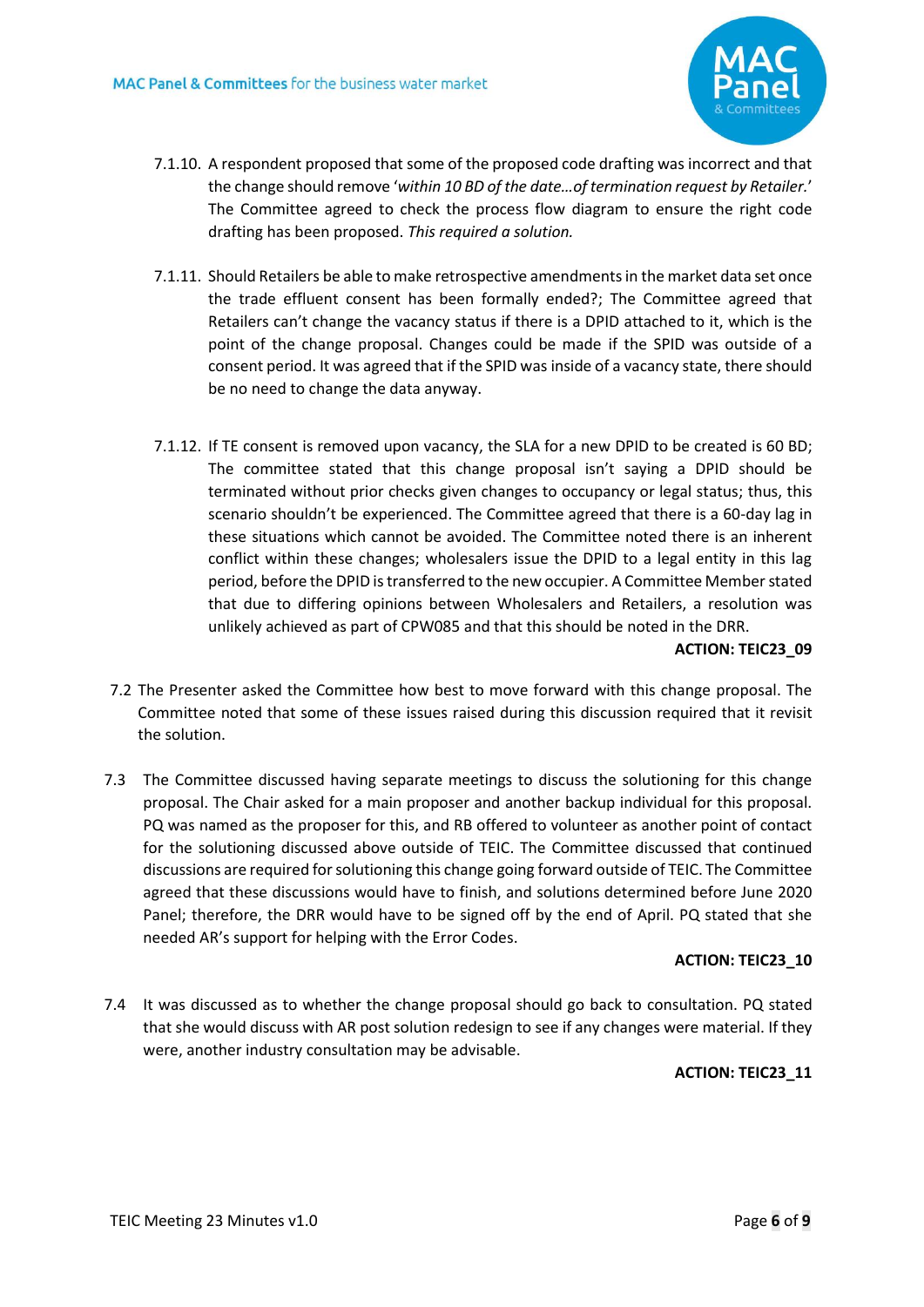

# 8 A.O.B.

### **PURPOSE: FOR INFORMATION**

### 8.1 **Pipeline Change Proposal: MPS9 Removal**

- 8.1.1. The Committee agreed that thisreport will be completed and circulated to members for feedback in the two weeks following this meeting before it is submitted to MOSL as a formal change. Expected to be received before the end of April 2020.
- 8.1.2. PQ stated that she felt the TEIC was in agreement on how to proceed.
- 8.1.3. CE would support PQ in reviewing before submission.

### <span id="page-6-0"></span>**ACTION: TEIC23\_12**

### 8.2 **Pipeline Change Proposal: Meter networking/SUBTRACT**

8.2.1 The Committee noted that the change proposal had been raised, and the draft had been sent to PQ, who was to liaise with AR before sending to MA to review. The Committee agreed they were working towards a May 2021 release.

### <span id="page-6-1"></span>**ACTION: TEIC23\_13**

8.2.2 The Chair proposed that the proposer should consider giving his change a more plain-English and descriptive name.

#### 8.3 **Impact of Coronavirus**

- 8.3.1 A Committee member questioned how TE sampling schedules at Wholesalers have been affected and If they are being carried out as usual. JW noted that they are continuing to sample but concentrating on high risk traders/customers(e.g. if customers have a high load (10% load) to a works, nature of a discharge such as methane, potential risks to the works/networks). However, it was noted that a 'high-risk' customer was determined to be very network/customer specific.
- 8.3.2 The Chair recommended that Wholesalers could send out an updated set of procedures to Retailers to update them on how TE sampling best practise is being altered during complications as a result of COVID-19.
- 8.3.3 Some Members agreed that processes had to be altered given the current difficulties. Wholesalers ensuring testing is done with new Personal Protective Equipment, and health and safety measures in place, in person discussions/team sampling occurring at safe physical distances away from one another to ensure government guidelines for social distancing had been adhered to.
- 8.3.4 Retailer Members have noted their agents have been refused access to customer sites.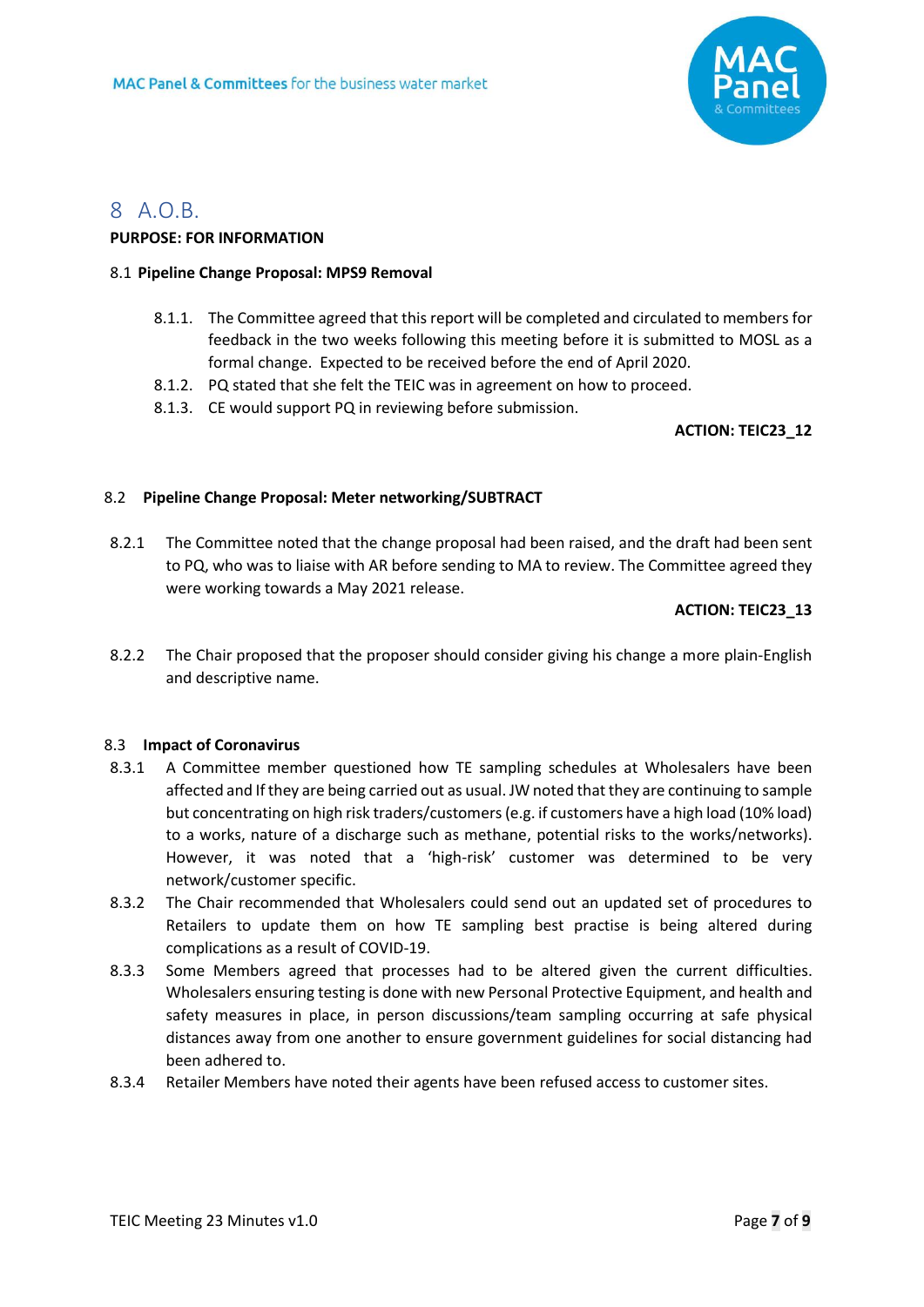

#### 8.4 **Future TE concerns**

8.4.1 The Committee agreed that members would attend an informal meeting to close outstanding issues on 22/04/2020 at 11:00 – 13:00. EJ is to send out invites (ensuring to copy in JW).

#### <span id="page-7-0"></span>**ACTION: TEIC23\_14**

8.4.2 The Committee proposed to create an enduring TE collaboration area via MS Teams or SharePoint between TEIC members and MOSL. MOSL would investigate the feasibility of doing so.

#### <span id="page-7-1"></span>**ACTION: TEIC23\_15**

8.5 The Committee agreed that there needed to be a TEIC report sent to the Panel regarding outlining what was achieved during this TEIC term.

#### <span id="page-7-2"></span>**ACTION: TEIC23\_16**

8.6 The Chair thanked Members and closed the final TEIC meeting.

#### **NEW ACTIONS:**

| <b>Action</b><br><b>Number</b> | <b>Action</b>                                                                                                                                                                                                                                                                   |
|--------------------------------|---------------------------------------------------------------------------------------------------------------------------------------------------------------------------------------------------------------------------------------------------------------------------------|
| <b>TEIC23_01</b>               | AR to investigate to whether it is possible for the Calculated Discharges Free<br>Descriptor fields should be included in the Miscellaneous Guidance, to add<br>relevant information to help retailers, rather than sending out numerous G/01<br>forms to gain this information |
| <b>TEIC23 02</b>               | AR to investigate increasing the visibility of the text comment field in setting up<br>calculated discharges and to monitor use of it over 4-5 months following issuance<br>of the TEIC miscellaneous guidance, with a view of provide feedback to members.                     |
| <b>TEIC23_03</b>               | AR/AS/JW to decide on a solution to how best to move forward with section 5 of<br>the Miscellaneous Guidance for a month, and to discuss this at the informal<br>meeting in April.                                                                                              |
| <b>TEIC23_04</b>               | JW and PQ to discuss changes to section 5 of the Miscellaneous Guidance away<br>from TEIC meetings, ready to provide further updates at the April Meeting.                                                                                                                      |
| <b>TEIC23_05</b>               | PQ to finalise and send out the SVAM Guidance Signoff as it stands currently to EJ<br>by the 26 <sup>th</sup> March 2020.                                                                                                                                                       |
| <b>TEIC23_06</b>               | EJ to review the SVAM Guidance Signoff and upload onto the MOSL website.                                                                                                                                                                                                        |
| <b>TEIC23 07</b>               | HC to send the TEIC response with respect to the concern Castle Water raised in<br>relation to CPW085 (that the change proposal breaches the WIA), before the DRR<br>goes to Panel.                                                                                             |
| <b>TEIC23_08</b>               | HC to add in the two concerns/comments of the committee from the minutes<br>(section 7.1.8) into the CPW085 DRR.                                                                                                                                                                |
| <b>TEIC23 09</b>               | HC to include the TEIC viewpoints and comments with reference to the 60BD SLA<br>if TE is removed upon vacancy in the CPW085 DRR.                                                                                                                                               |
| <b>TEIC23_10</b>               | PQ, AR and RB to support and continually discuss CPW085 for solutioning, going<br>forward outside of TEIC. These discussions have to finish, and solutions deduced<br>by the end of April 2020 (AR to assist with error codes).                                                 |